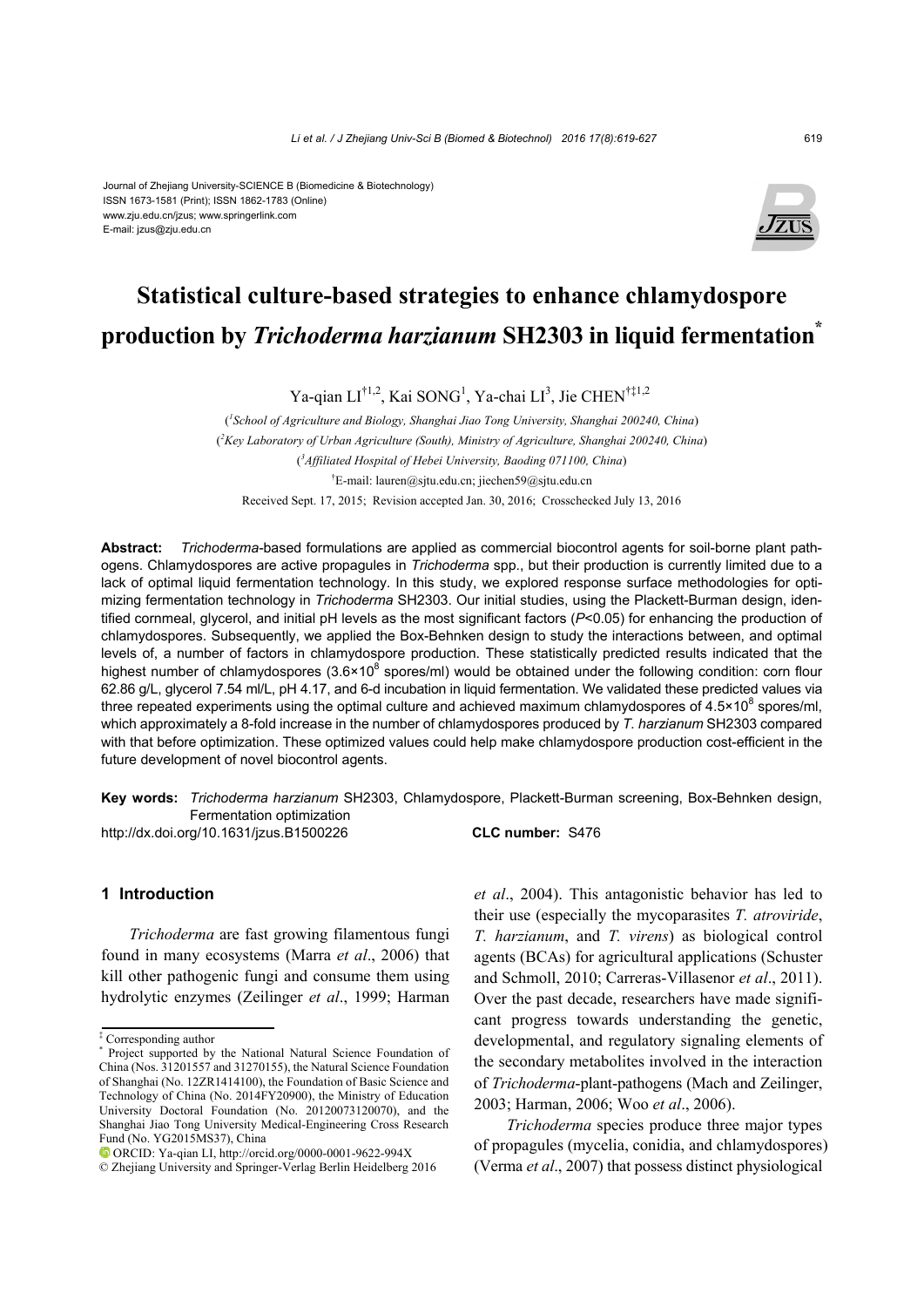characteristics in terms of production, stability, and BCA activity. For efficient BCA action, it is imperative to select the most suitable type of propagule. Most commercial *Trichoderma*-based formulations use conidiospores because they are affordable and can be propagated efficiently in standing liquid or solid form (Fravel, 2005). Chlamydospore-based formulations have other beneficial features, including resistance to drying and low temperatures, insensitivity to soil antibiotics, and extended preservation time, which in turn simplifies processing, storage, and transport of the BCA (Mishra *et al*., 2012). For instance, studies on the shelf life of the *Trichoderma* chlamydospore-based Tricoguard™ have shown that it can be safely stored for up to 270 d and can survive in the soil of natural ecosystems better than conidia (Jagtap and Bhatnagar, 2000; Mishra *et al*., 2012). However, a better understanding of the factors involved in the morphogenic switch from mycelia to chlamydospore production is still essential for its use in commercial formulations.

To date, researchers have focused primarily on the effect of environmental conditions, such as carbon (C) and nitrogen (N), C:N ratio, pH, light, and induction signals, on the initiation of conidiation in *Trichoderma* (Gao *et al*., 2007; Friedl *et al*., 2008; Steyaert *et al*., 2010b; Tisch and Schmoll, 2010). A few studies have reported the use of liquid-culture technology for the mass production and application of *Trichoderma* chlamydospores (Lewis and Papavizas, 1983; 1984), but there is still a barrier to their commercial use because of low fermentation yield and high cost. The objective of the present research, therefore, was to develop a cost-effective medium and optimal conditions for the production of chlamydospores in *T. harzianum* SH2303 (effective against corn stalk rot and *Fusarium* Wilt of Cucumber) (Lin *et al*., 2012) and thus to lay a solid foundation for the development of *Trichoderma-*based active chlamydospore formulations in agriculture.

#### **2 Materials and methods**

# **2.1 Strains and inoculation**

We identified and isolated the *T. harzianum*  strain SH2303 (CGMCC No. 4963) from corn fields in the Shanghai district based on morphology and internal transcribed spacer (ITS) sequence analysis; its NCBI accession number is KJ755188. The strain was subsequently grown on potato dextrose agar (PDA) plates, incubated at 28 °C for 5 d, and then the mature spores were harvested and adjusted to  $1 \times 10^7$  conidia/ml with sterile distilled water. The conidial concentration was determined using a haemocytometer. A total of 100 μl homogeneous conidial suspension (about  $1 \times 10^6$  conidia) was inoculated into 250 ml Erlenmeyer flasks containing 100 ml of sterilized medium and incubated in a rotary shaker at 28 °C and 200 r/min for 72 h. The initial pH value of the cultures was not controlled.

#### **2.2 Medium and growth conditions**

Six different kinds of medium were chosen for the initial screening experiment (Table 1): (1) potato dextrose (PD): potato extract 1000 ml and dextrose (glucose) 20 g/L; (2) potato sucrose (PS): potato extract 1 L and sucrose 20 g/L, pH  $6.0-6.5$ ; (3) Richard: sucrose 50 g/L,  $KNO_3$  10 g/L,  $K_2$ HPO<sub>4</sub> 5 g/L, MgSO<sub>4</sub> 0.5 g/L, FeCl<sub>3</sub> 0.02 g/L; (4) Czapek: sucrose 30 g/L, KNO<sub>3</sub> 2 g/L, KH<sub>2</sub>PO<sub>4</sub> 1 g/L, FeSO<sub>4</sub>·7H<sub>2</sub>O 0.5 g/L, KCl 0.5 g/L, FeSO<sub>4</sub> 0.01 g/L; (5) Gorodkowa: peptone 10 g/L, beef extract 10 g/L, glucose 2.5 g/L, NaCl 5 g/L; (6) cornmeal medium: cornmeal and water (20:100 (w/v); corn flour 200 g/L). All prepared liquid media were sterilized at 115 °C for 15 min and stored at room temperature until further use. For the potato extracts we sliced the potatoes very thinly, immediately added 1000 ml water to prevent their oxidation, boiled them until soft for 10 min, and finally filtered them through a cotton-cloth.

The pH value of the fermentation media was adjusted by adding either 1 mol/L sodium hydroxide or 1 mol/L hydrochloric acid as required.

#### **2.3 Experimental design and data analysis**

The Plackett-Burman (PB) experimental design is a two-level, fractional, factorial design method that is based on the non-perfectly balanced block principle and intended to test for the dependence of some measured quantity on a number of independent variables (Lai *et al*., 2003). This design filters out the most important factors involved in the fermentation process in as few experiments as possible. We varied each factor  $(n=8)$  over 2 levels of specialized design (Table 2). The positive and negative effects of the various factors were determined according to the *t*-value test and displayed on a Pareto chart (Fig. 1).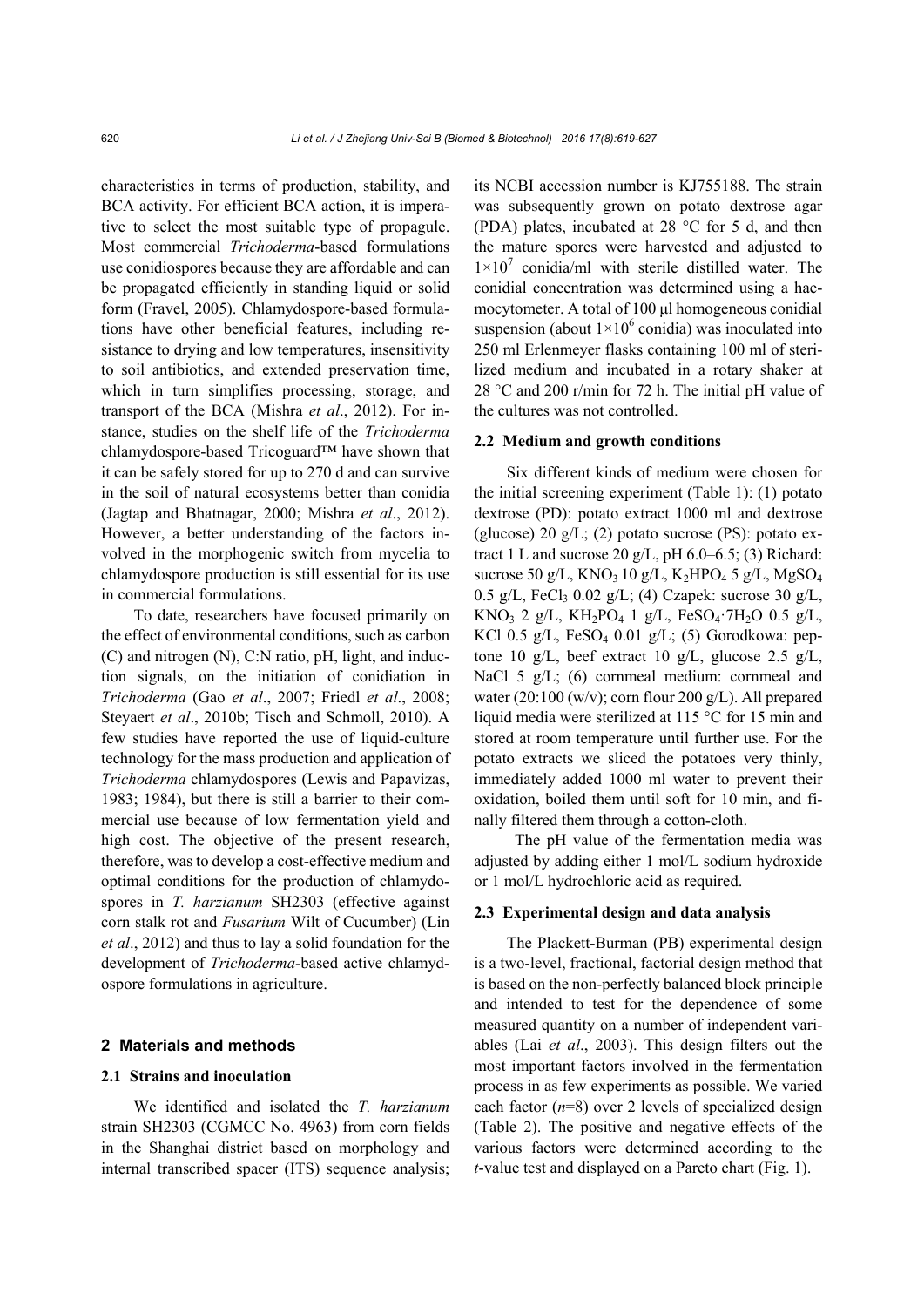

**Fig. 1 Pareto chart (a) and normal plot graph (b) identifying the screening factors** 

Hollow shapes represent the 8 factors of PB test, and among them, orange (F, H, C, G) denotes positive effects; blue (A, B, D, E) denotes negative effects; solid shapes represent 3 blank tests (Note: for interpretation of the references to color in this figure legend, the reader is referred to the web version of this article)

# **2.4 Box-Behnken design for chlamydospore optimization**

The Box-Behnken design (BBD) is a statistical method that is used to study the maximum response corresponding to the best interactions in a multifactor system (Bae and Shoda, 2005). Each factor, or independent variable, is placed at one of three equal spaced values, usually coded as  $-1$ , 0,  $+1$ . The quadratic regression equation was used to calculate the best fit of the main and interaction effects of the various factors.

We studied the optimization, interaction, and combined effects of the three major factors (corn flour, initial pH, and glycerol) on *Trichoderma*-derived chlamydospore production using 17 experimental runs corresponding to the Box-Behnken response surface method. This method was divided into two

categories: (1) the factorial points of the variable values in  $X_1, X_2, X_3$  that constitute the three-dimensional vertex containing a total of 12 factorial points, and (2) zero (the center of the region); the zero experiment was repeated three times to estimate the experimental error. Subsequent to the regression analysis, the experimental factors  $(R_1)$  were expressed with the second order polynomial equation, as follows:

$$
R_1 = \lambda_0 + \lambda_1 X_1 + \lambda_2 X_2 + \lambda_3 X_3 + \lambda_{12} X_1 X_2 +
$$
  

$$
\lambda_{13} X_1 X_3 + \lambda_{23} X_2 X_3 + \lambda_{11} X_1^2 + \lambda_{22} X_2^2 + \lambda_{33} X_3^2.
$$

Optimization of the experimental data identified the model coefficient, while the simple multi-function trait analysis determined the extreme points and the maximum values of the corresponding independent variable.

#### **2.5 Chlamydospore and conidiospore assay**

The chlamydospores and conidiospores were assayed with a hemocytometer. Spore suspensions were harvested from 6-d cultures with 5 ml sterile water containing 0.01% Triton X-100. The suspensions were passed through four layers of cheese cloth to remove hyphal fragments, vortexed for 1 min to break up the clumps of cells, and counted microscopically (Olympus BX51TF, Japan). All experiments were carried out three times.

#### **2.6 Statistical analysis**

A logarithmic transformation was applied on the sporulation data before statistical analysis. Statistical analysis of all data was subjected to Design Expert 7.0 software (Stat-Ease, Inc., Minneapolis, MN, USA). The statistical significance of the regression coefficients was 95%. The optimum levels of variables were obtained by graphical analysis.

#### **3 Results**

# **3.1 Effect of the C:N ratio on chlamydospore formation**

Five kinds of medium with different concentrations of C and N were chosen to identify the optimal C:N ratio (Table 1). Results showed that conidiospores, but not chlamydospores, were produced on the Richard medium (C:N=17.5:1) while the Gorodkowa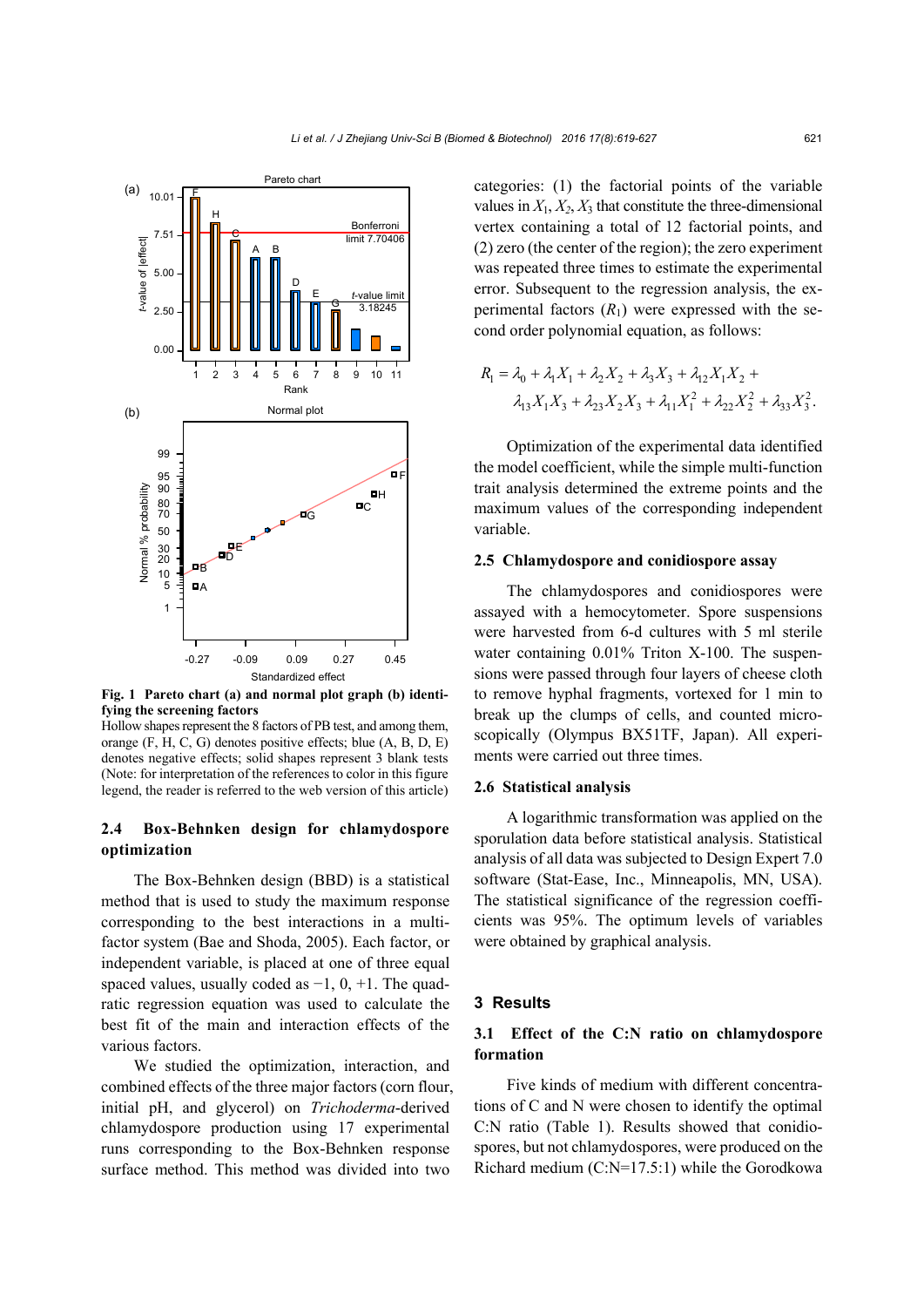|     | ngun cunun c |                                                        |                 |                      |                      |
|-----|--------------|--------------------------------------------------------|-----------------|----------------------|----------------------|
| No. | Medium       | Main C/N source $(g/L)$                                | $C:N$ (mol:mol) | ChlS $(\times 10^6)$ | ConS $(\times 10^6)$ |
|     | PD.          | Glucose $(20)$                                         | $(3-4):1$       | $0.27 \pm 0.10$      | $4.20 \pm 0.32$      |
|     | PS           | Sucrose $(20)$                                         | $(3-4):1$       | $2.20 \pm 0.13$      | $2.40 \pm 0.21$      |
|     | Richard      | Sucrose $(50)$ , KNO <sub>3</sub> $(10)$               | 17.5:1          | $\theta$             | $3.40\pm0.20$        |
| 4   | Czapek       | Sucrose $(30)$ , KNO <sub>3</sub> $(2)$                | 52.5:1          | $0.62 \pm 0.05$      | $1.20 \pm 0.18$      |
|     | Gorodkowa    | Glucose $(2.5)$ , peptone $(10)$ , beef extract $(10)$ | 1:2             | $2.50\pm0.18$        | 0                    |
| 6   | Cornmeal     | Corn flour $(200)$                                     | 9:1             | $52.00 \pm 5.00$     | $61.00 \pm 2.20$     |
|     |              |                                                        |                 |                      |                      |

**Table 1 Effects of different media on chlamydospore and conidiospore production by** *T. harzianum* **SH2303 in liquid culture**

ChlS: chlamydospores; ConS: conidiospores; PD: potato dextrose; PS: potato sucrose. Carbon and nitrogen content in natural and synthetic ingredients. Peptone (12% nitrogen), beef extract (13% nitrogen), corn flour (8.7% nitrogen and 75.2% carbon)

medium (C:N=1:2) was able to produce chlamydospores only. Similarly, higher levels of glucose (PD) compared to sucrose (PS) promote conidiospore production. It is worth noting that the natural material cornmeal (C:N=9:1) is highly beneficial for the formation of both spores. Compared with synthetic media, cornmeal contains a variety of amino acids, trace elements, vitamins, and some unknown growth factors that are advantageous for the production of chlamydospores. As corn flour is cheap and easily acquired, we adopted corn flour as providing the optimal C and N for enhanced chlamydospore production.

### **3.2 Plackett-Burman screen of crucial factors**

We also analyzed the following factors as possible candidates for improving chlamydospore formation: peptone, glycerol,  $(NH)$ <sub>4</sub>SO<sub>4</sub>,  $KH$ <sub>2</sub>PO<sub>4</sub>,  $MgSO<sub>4</sub>·7H<sub>2</sub>O$ , plus the inoculation volume and the initial pH of the medium. In Table 2, each row represents an experiment and each column represents an independent variable while the signs represent the two different levels (high and low) of the independent variable. The significant levels of each medium were determined by *t*-test; the predicted value was consistent with the real values as identified on the fitted first-order model (Table 3).

Further analysis, analysis of variance (ANOVA), revealed that cornmeal, initial pH, and glycerol all had a significant positive influence on the formation of chlamydospores. Other factors such as inoculums and peptone were found to have negative effects. The calculated model *F*-value of 72.27 implies that the model is significant; there is only a 1.37% chance that such a large value could occur due to noise. Values of "Prob>*F*" that are less than 0.01 indicate that the model terms are extremely significant. In this case *F*, *H*, and *C* are significant (Table 4). The calculated

|                            | Table 2 Code and actual values of all 8 variables used in |  |  |
|----------------------------|-----------------------------------------------------------|--|--|
| the Plackett-Burman design |                                                           |  |  |

| Variable | Culture factor                  | Code level |             |  |  |
|----------|---------------------------------|------------|-------------|--|--|
|          |                                 | Low $(-1)$ | $High (+1)$ |  |  |
| A        | Inoculums (ml)                  | 2          | 8           |  |  |
| B        | Peptone $(g/L)$                 |            | 4           |  |  |
| C        | Initial PH                      | 3          |             |  |  |
| D        | $(NH)_{4}SO_{4} (g/L)$          |            |             |  |  |
| E        | $KH_2PO_4(g/L)$                 |            | 3           |  |  |
| F        | Corn flour $(g/L)$              | 40         | 80          |  |  |
| G        | $MgSO4$ 7H <sub>2</sub> O (g/L) |            | 3           |  |  |
| Н        | Glycerol $(g/L)$                |            |             |  |  |
|          |                                 |            |             |  |  |

**Table 3 Experimental design of the Plackett-Burman method used for screening the culture** 

| Run            |      |      |  |                          |      | $A$ B C D E F G H Y $\hat{Y}$           |      |
|----------------|------|------|--|--------------------------|------|-----------------------------------------|------|
| 1              | $+1$ | $-1$ |  |                          |      | $-1$ $-1$ $+1$ $-1$ $+1$ $+1$ 6.62 6.59 |      |
| $\overline{2}$ | $+1$ |      |  | $-1$ +1 +1 +1 -1 -1      |      | $-1$ 6.32 6.30                          |      |
| 3              | $-1$ | $+1$ |  |                          |      | $+1$ $-1$ $+1$ $+1$ $+1$ $-1$ 7.08      | 7.05 |
| 4              | $-1$ | $+1$ |  |                          |      | $-1$ +1 +1 -1 +1 +1 6.45 6.48           |      |
| 5              | -1   | $-1$ |  |                          |      | $-1$ $-1$ $-1$ $-1$ $-1$ $-1$ 6.56 6.57 |      |
| 6              | $-1$ |      |  |                          |      | $-1$ +1 $-1$ +1 +1 $-1$ +1 7.49         | 7.52 |
| 7              | $+1$ | $+1$ |  | $-1$ +1 +1 +1 -1         |      | $-1$ 6.08                               | 6.10 |
| 8              | $+1$ | $+1$ |  |                          |      | $+1$ $-1$ $-1$ $-1$ $+1$ $-1$ 6.38      | 6.41 |
| 9              | $+1$ |      |  |                          |      | $-1$ +1 +1 -1 +1 +1 +1 7.38             | 7.39 |
| 10             | $+1$ | $+1$ |  |                          |      | $-1$ $-1$ $-1$ $+1$ $-1$ $+1$ 6.87      | 6.86 |
| 11             | -1   | $-1$ |  | $-1$ +1 $-1$ +1 +1       |      | $-1$ 6.92                               | 6.91 |
| 12             | $-1$ |      |  | $+1$ $+1$ $+1$ $-1$ $-1$ | $-1$ | $+1$ 6.79                               | 6.76 |

*A*–*H* correspond to the different factors shown in Table 2, i.e., inoculums, peptone, initial pH,  $(NH)$ <sub>4</sub>SO<sub>4</sub>,  $KH$ <sub>2</sub>PO<sub>4</sub>, corn flour, MgSO4·7H2O, and glycerol in alphabetical order. *Y*, experimental responses;  $\hat{Y}$ , predicted values calculated from the fitted first-order model

"Pred *R*-Squared" of 0.8552 is in reasonable agreement with the "Adj *R*-Squared" of 0.9668. The "Adeq Precision" measures the signal to noise ratio; a ratio greater than 4 is desirable while the calculated ratio of 21.101 indicates an adequate signal. This model can be used to navigate the design space.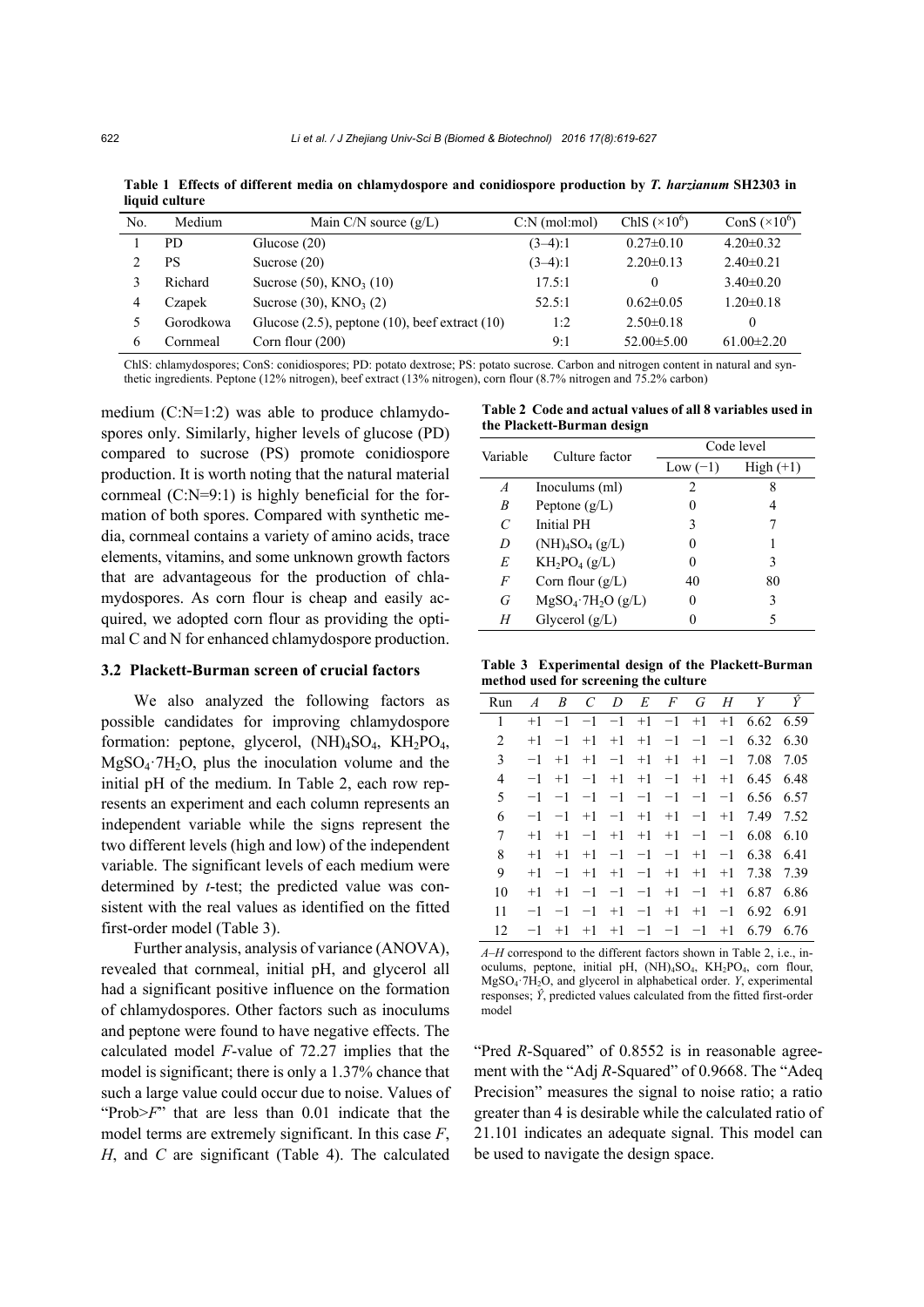**Table 4 Analysis of variance for the Plackett-Burman design** 

| Factor    | Sum of   | df                            | Mean     | $F$ -value | $P$ -value            |  |  |
|-----------|----------|-------------------------------|----------|------------|-----------------------|--|--|
|           | squares  |                               | square   |            | (Prob>F)              |  |  |
| Model     | 2.005533 | 8                             | 0.222837 | 72.27147   | $0.0137$ <sup>*</sup> |  |  |
| $A - A$   | 0.224133 | 1                             | 0.224133 | 72.69189   | $0.0135^{*}$          |  |  |
| $B - B$   | 0.224133 | 1                             | 0.224133 | 72.69189   | $0.0135$ *            |  |  |
| C-C       | 0.313633 | 1                             | 0.313633 | 101.71890  | $0.0097***$           |  |  |
| $D-D$     | 0.093633 | 1                             | 0.093633 | 30.36757   | $0.0314$ <sup>*</sup> |  |  |
| E-E       | 0.061633 | 1                             | 0.061633 | 19.98919   | 0.0466                |  |  |
| $F$ - $F$ | 0.607500 | 1                             | 0.607500 | 197.02700  | $0.0050***$           |  |  |
| $G - G$   | 0.043200 | 1                             | 0.043200 | 14.01081   | 0.0645                |  |  |
| $H$ - $H$ | 0.425633 | 1                             | 0.425633 | 138.04320  | $0.0072***$           |  |  |
| Residual  | 0.006167 | $\mathfrak{D}_{\mathfrak{p}}$ | 0.003083 |            |                       |  |  |
| Cor total | 2.011700 | 10                            |          |            |                       |  |  |
| .         |          |                               |          |            |                       |  |  |

\*\* *P*<0.01, \* *P*<0.05

#### **3.3 Box-Behnken design optimization**

We next optimized the production of *T. harzianum* chlamydospores using corn flour  $(X_1)$ , initial  $pH(X_2)$ , and glycerol  $(X_3)$  as the crucial parameters in our Box-Behnken analysis (Table 5). The experimental results were fitted with a second order polynomial equation. The values of the regression coefficients were calculated and the fitted equations (in terms of the coded values) for predicting log chlamydospores  $(Y_C)$  were as follows:

$$
Y_c = 8.61 + 0.08X_1 - 0.00625X_2 - 0.054X_3 + 0.020X_1X_2 - 0.030X_1X_3 + 0.0025X_2X_3 - 0.097X_1^2 - 0.084X_2^2 - 0.074X_3^2.
$$

Based on our results, the "Pred *R*-Squared" of 0.9172 is in reasonable agreement with the "Adj *R*-Squared" of 0.9494 and the "Adeq Precision" of 15.391 indicates an adequate signal. The analysis of variance for the refined model is summarized in Table 6. The model *F*-value of 34.35 implies that the model was significant; there is only a 0.01% chance that this value could occur due to noise. Values of "Prob>*F*" less than 0.05 indicate that the model terms are significant. For our experiments,  $X_1$  (cornmeal) and *X*3 (initial pH) were both significant. The calculated "Lack of Fit *F*-value" of 0.24 implies that it is not significantly relative to pure error. We found that there is a 86.69% chance that this value could

|                | Code variable<br>level |              |                  |               | Real variable level | log Chl  |      |      |
|----------------|------------------------|--------------|------------------|---------------|---------------------|----------|------|------|
| Run            | $X_1$                  | $X_2$        | $X_3$            | Corn<br>flour | Initial<br>pH       | Glycerol | Y    | Ŷ    |
| 1              | 1                      | 1            | $\mathbf{0}$     | 65            | 4.0                 | 9.0      | 8.43 | 8.37 |
| $\overline{2}$ | $\mathbf{0}$           | 0            | $\mathbf{0}$     | 60            | 4.0                 | 8.0      | 8.59 | 8.49 |
| 3              | 1                      | $\mathbf{0}$ | $^{-1}$          | 65            | 3.8                 | 8.0      | 8.49 | 8.32 |
| 4              | $\mathbf{0}$           | 1            | $^{-1}$          | 60            | 3.8                 | 9.0      | 8.40 | 8.52 |
| 5              | $-1$                   | $^{-1}$      | $\theta$         | 55            | 4.0                 | 7.0      | 8.38 | 8.38 |
| 6              | $\boldsymbol{0}$       | 0            | $\boldsymbol{0}$ | 60            | 4.0                 | 8.0      | 8.65 | 8.60 |
| 7              | $\mathbf{0}$           | 0            | $\mathbf{0}$     | 60            | 4.0                 | 8.0      | 8.57 | 8.33 |
| 8              | $\mathbf{0}$           | $^{-1}$      | $^{-1}$          | 60            | 3.8                 | 7.0      | 8.52 | 8.43 |
| 9              | $^{-1}$                | 0            | $^{-1}$          | 55            | 3.8                 | 8.0      | 8.36 | 8.51 |
| 10             | $^{-1}$                | 0            | 1                | 55            | 4.2                 | 8.0      | 8.32 | 8.49 |
| 11             | $\mathbf{0}$           | $^{-1}$      | 1                | 60            | 4.2                 | 7.0      | 8.49 | 8.40 |
| 12             | $\mathbf{0}$           | 1            | 1                | 60            | 4.2                 | 9.0      | 8.38 | 8.39 |
| 13             | $\mathbf{0}$           | $\theta$     | $\mathbf{0}$     | 60            | 4.0                 | 8.0      | 8.61 | 8.61 |
| 14             | 1                      | 0            | 1                | 65            | 4.2                 | 8.0      | 8.53 | 8.61 |
| 15             | 1                      | $^{-1}$      | $\mathbf{0}$     | 65            | 4.0                 | 7.0      | 8.59 | 8.61 |
| 16             | $\mathbf{0}$           | 0            | $\mathbf{0}$     | 60            | 4.0                 | 8.0      | 8.61 | 8.61 |
| 17             | $^{-1}$                | 1            | $\mathbf{0}$     | 55            | 4.0                 | 9.0      | 8.34 | 8.61 |

**Table 5 Results of the central composition experiment** 

*Y*, experimental responses;  $\hat{Y}$ , predicted values calculated from the fitted second-order model; Chl: chlamydospore

**Table 6 ANOVA analysis of the regression equation**

| Factor      | Sum of<br>squares | df | Mean<br>square | $F$ -value | $P$ -value<br>(Prob>F) |
|-------------|-------------------|----|----------------|------------|------------------------|
| Model       | 0.180000          | 9  | 0.020000       | 34.35000   | < 0.0001               |
| $X_1$       | 0.051200          | 1  | 0.051200       | 86.46562   | < 0.0001               |
| $X_2$       | 0.000312          | 1  | 0.000312       | 0.52774    | 0.4911                 |
| $X_3$       | 0.023113          | 1  | 0.023113       | 39.03197   | $0.0004**$             |
| $X_1X_2$    | 0.001600          | 1  | 0.001600       | 2.70205    | 0.1442                 |
| $X_1X_3$    | 0.003600          | 1  | 0.003600       | 6.07961    | $0.0431$ <sup>*</sup>  |
| $X_2X_3$    | 0.000025          | 1  | 0.000025       | 0.04222    | 0.8430                 |
| $X_1^2$     | 0.039413          | 1  | 0.039413       | 66.55977   | $<0.0001$ **           |
| $X_2^2$     | 0.029887          | 1  | 0.029887       | 50.47191   | 0.0002                 |
| $X_3^2$     | 0.023213          | 1  | 0.023213       | 39.20151   | 0.0004                 |
| Residual    | 0.004145          | 7  | 0.000592       |            |                        |
| Lack of fit | 0.000625          | 3  | 0.000208       | 0.23674    | 0.8669                 |
| Pure error  | 0.003520          | 4  | 0.000880       |            |                        |
| Cor total   | 0.187212          | 16 |                |            |                        |

\*\* *P*<0.01, \* *P*<0.05

occur due to noise. These results are consistent with the model. Chlamydospore production, as predicted by the final quadratic model together with the corresponding observed values, is shown in Table 5. Results show excellent agreement between the predicted value  $(\hat{Y})$  and experimental data  $(Y)$ . The optimum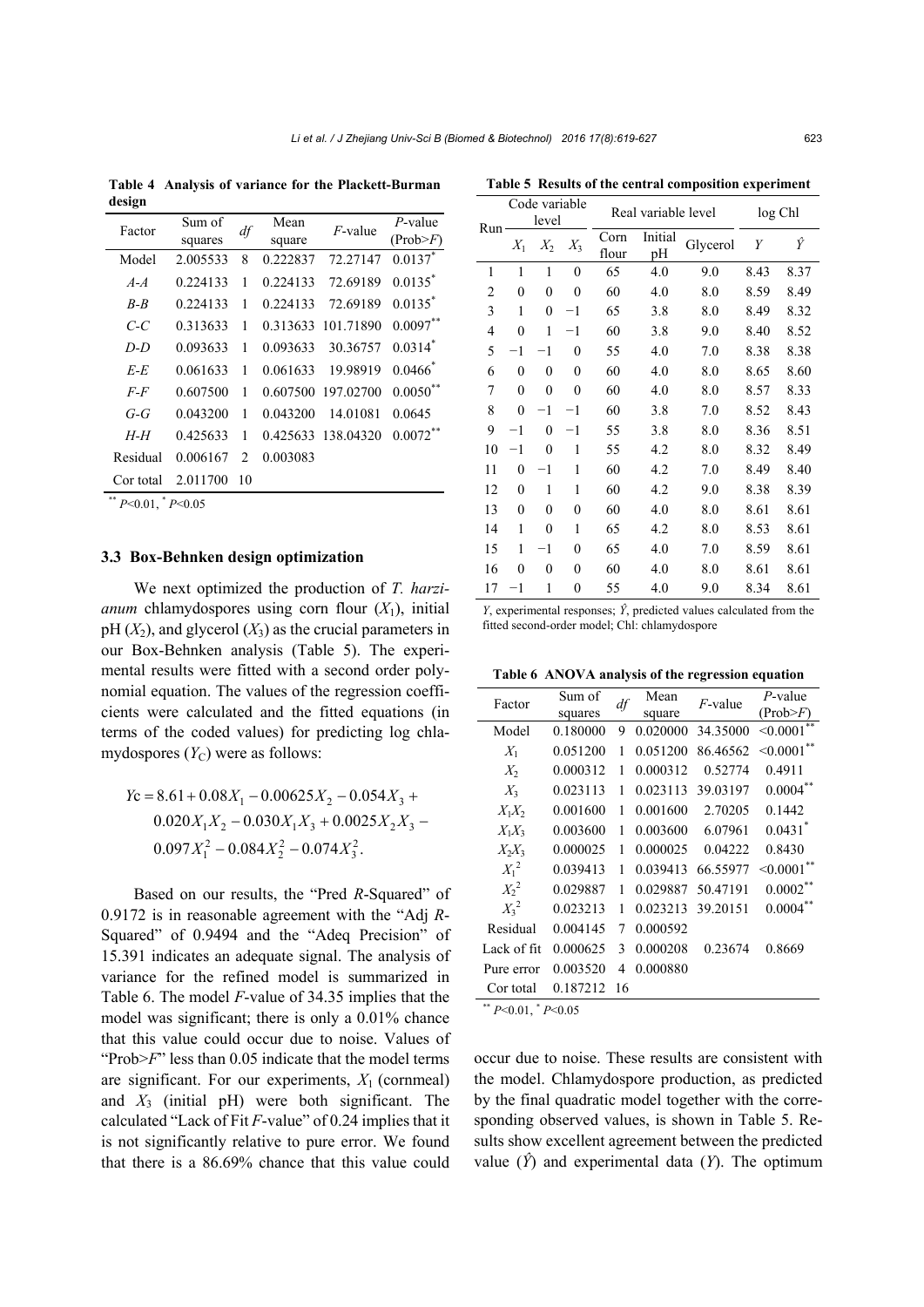values for achieving the maximum level of chlamydospore production are  $X_1$ =62.86 g/L,  $X_2$ =4.17, and  $X_3$ =7.54 ml/L, and the predicted chlamydospore production corresponding to these values is  $3.6 \times 10^8$  spores/ml. This concentration is the maximum value bounded by the experimental values.

These experiments were performed in triplicate to confirm the accuracy of the model, yielding an average of  $4.5 \times 10^8$  spores/ml. The agreement between the predicted and experimental results verifies the validity of the model and the existence of optimal conditions. For response contour plots (Fig. 2), based on the final model, we held two variables constant at their optimum levels while varying the other two within their experimental range. As shown in Fig. 2a, the maximum response occurs when cornmeal and initial pH are at approximately 62.86 g/L and 4.17, respectively. Moreover, these two factors were found to have synergistic effects on chlamydospore production. A 3D surface graph representation of the data corresponding to the contour plot of the predicted values at the optimal concentrations of corn flour and glycerol versus their desirability can be seen in Fig. 3.

#### **4 Discussion**

*Trichoderma* has the potential to produce chlamydospores cost-effectively and maintain long periods of vigorous vegetative growth during use (Fravel, 2005). We optimized statistically the fermentation conditions for the production of *Trichoderma* SH2303-derived chlamydospores in flask experiments using cornmeal as the basal medium. We also used a two-level Plackett-Burman and an optimal Box-Behnken design to determine the important factors and optimal concentrations for chlamydospore production. We were able to achieve maximum production of  $4.5 \times 10^8$  chlamdospores/ml using an optimal medium consisting of cornmeal (62.86 g/L), glycerol (7.54 ml/L), and an initial pH of 4.17, in liquid culture. This is the first publication describing how to optimize the production of *T. harizaiumm*derived chlamydospores using a Box-Behnken design with cornmeal as the primary nutrient.

Biotic factors (especially carbon and nitrogen status) influence conidiospore production in many species of *Trichoderma* (Gao *et al*., 2007). We found



**Fig. 2 Contour plots of the interaction effect of two specific factors on chlamydospore production** 

(a) Effects of corn meal  $(X_1)$  and pH  $(X_2)$ , and their mutual interaction; (b) Effects of corn meal  $(X_1)$  and glycerol  $(X_3)$ , and their mutual interaction; (c) Effects of glycerol  $(X_3)$  and pH  $(X_2)$ , and their mutual interaction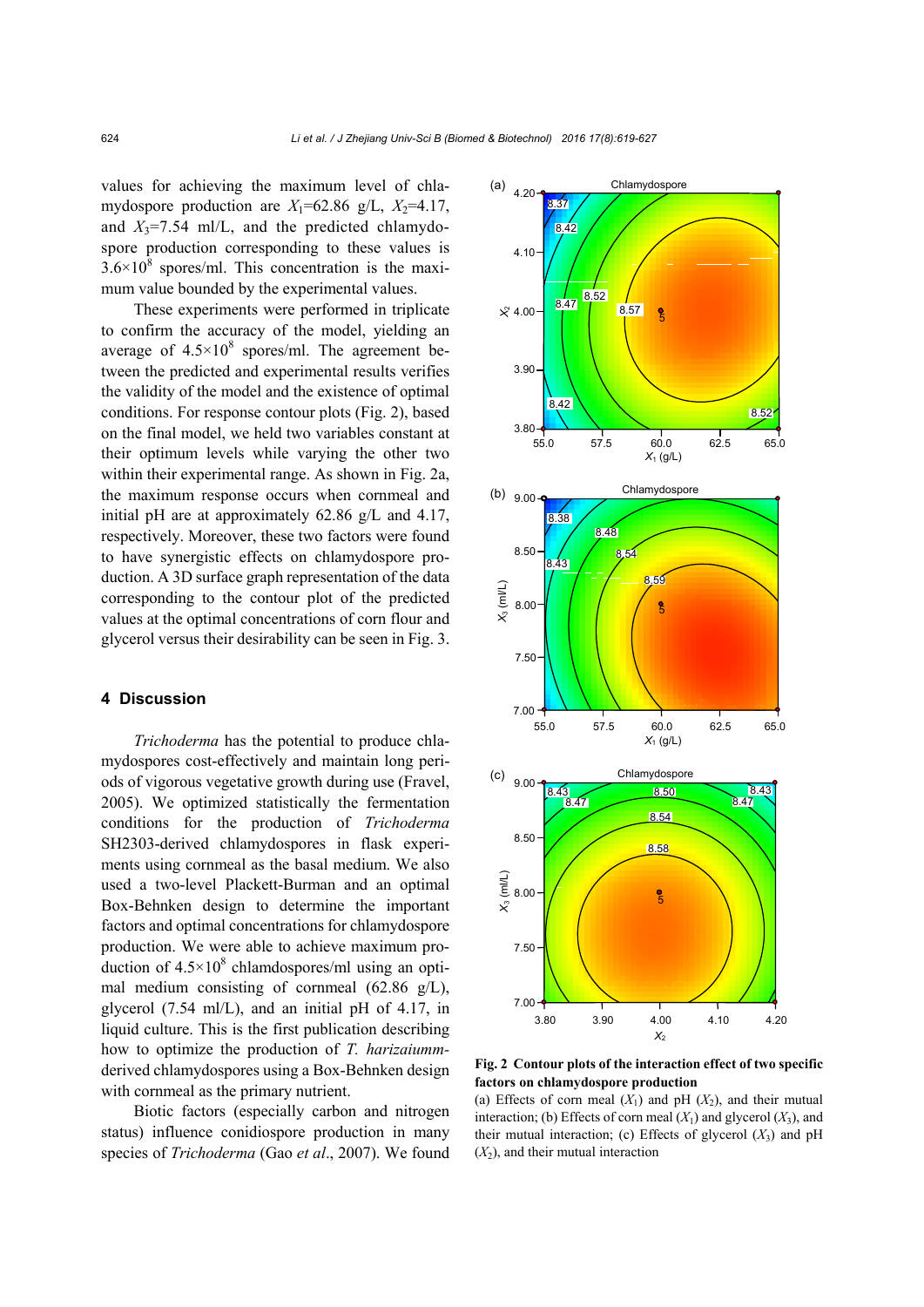

**Fig. 3 3D surface graph and its corresponding contour plot of prediction of chlamydospore production (b) and its desirability (a) at the optimal concentrations of corn flour**  $(X_1)$  and glycerol  $(X_3)$ 

that the production of chlamydospores (thick-walled mitotic spores that generally act as "resting spores") also relies heavily on different levels of nutrient (carbon and nitrogen) and environmental conditions (pH). Natural carbon and nitrogen sources, such as corn flour, were shown to benefit preferentially sporulation of both chlamydospores and conidiospores. These data disagree with a previous report which found that *T. viride*-derived conidiation is primarily dependent on the level of the carbon (Gao *et al*., 2007). Our data indicate that C:N ratio affects the production of *T. harzianum* SH2303-derived spores, while natural corn meal seems to maximize sporulation. The influence of C:N ratio on sporulation is strain-specific; however, hence consideration must be given to the complexity of nutrient requirements

for improving spore yields for fungal biocontrol agents.

Several growth/production media using molasses, D-glucose, cellulose, and/or soluble starch have been shown to increase the production of *Trichoderma* spp. spores (Lewis and Papavizas, 1983). However, these substrates are not economically efficient, owing to high raw material costs and moderate sporulation ( $10^8$  spores). In the current study, cornmeal, an important natural source of carbon and nitrogen with a relatively low cost, was shown to promote significantly the formation of SH2303-derived chlamydospores in liquid fermentation. Several other studies have reported on the use of alternative cheap raw materials for *Trichoderma* biomass production, including bran, and peanut hull meal (Singh *et al*., 2007; Maurya *et al*., 2012).

Glycerol is a rapid carbon source that benefits mycelial growth during the early stages of fermentation and has been found to increase the capacity of *T. harzianum* talc formulations to retain water, thus increasing their longevity (Sriram *et al*., 2011). Other environmental parameters such as light, temperature, and especially pH are also critical for chlamydospore production. Although conidial fungi can grow over a wide range of pH, maximum growth and sporulation occur near neutral pH. Our study clearly demonstrates that an acidic pH (4.17) maximizes chalamydospore formation. Similarly, a low ambient pH has been shown to favor conidiation in *Trichoderma*  (Moreno-Mateos *et al*., 2007) and photoconidiation in *T. pleuroticola*, *T. atroviride*, and *T. hamatum*, suggesting that photoconidiation may also be regulated in the different species (Steyaert *et al*., 2010a). Recent research into the molecular regulation of conidiation by VELVET in *T. virens*, suggests that VeA acts as a positive regulator of conidiation and clamydospore production in a nutrient-rich liquid media, while the deletion of *vel1* strongly promotes clamydospore production (Mukherjee and Kenerley, 2010). These data suggest how *vel1* gene-mediated signaling may be manipulated to improve the production of chlamydospores.

We found that the efficient and effective use of *Trichoderma* to produce BCAs involves achieving a balance between total cost and the overall growth rate of the chlamydospores in a liquid medium. An understanding of liquid growth culture conditions will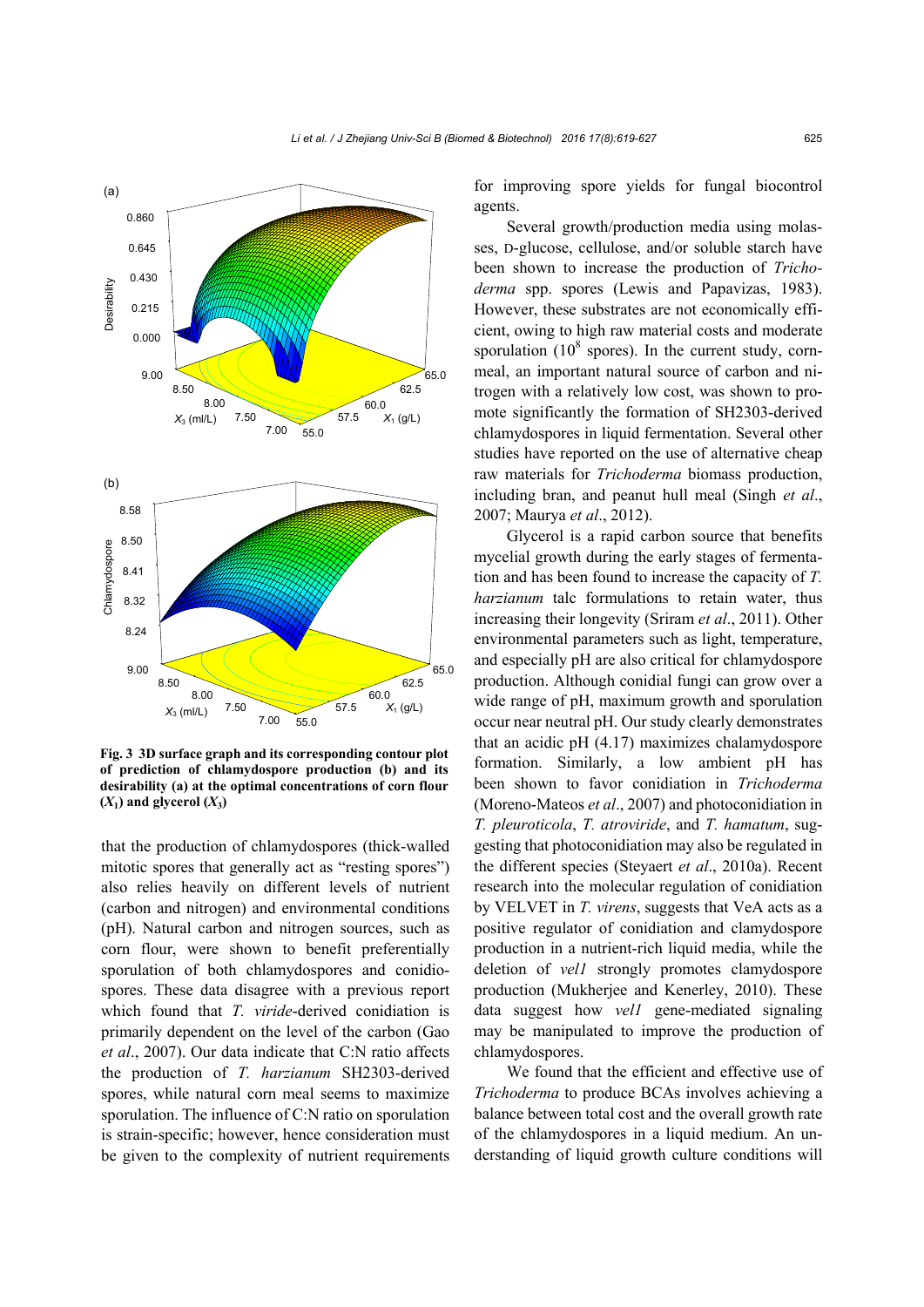also be useful for future genome-wide analyses of gene expression changes during chlamydospore development. Future studies on other parameters, such as dissolved oxygen and carbon dioxide, and construction of *vel1* over-expression stain, will further help maximize the production of chlamydosporebased BCAs during fermentation.

#### **Compliance with ethics guidelines**

Ya-qian LI, Kai SONG, Ya-chai LI, and Jie CHEN declare that they have no conflict of interest.

This article does not contain any studies with human or animal subjects performed by any of the authors.

#### **References**

- Bae, S., Shoda, M., 2005. Statistical optimization of culture conditions for bacterial cellulose production using Box-Behnken design. *Biotechnol. Bioeng.*, **90**(1):20-28. http://dx.doi.org/10.1002/bit.20325
- Carreras-Villasenor, N., Sanchez-Arreguin, J.A., Herrera-Estrella, A.H., 2011. *Trichoderma*: sensing the environment for survival and dispersal. *Microbiology*, **158**(1):3-16. http://dx.doi.org/10.1099/mic.0.052688-0
- Fravel, D.R., 2005. Commercialization and implementation of biocontrol. *Annu. Rev. Phytopathol*., **43**(1):337-359. http://dx.doi.org/10.1146/annurev.phyto.43.032904.092924
- Friedl, M.A., Kubicek, C.P., Druzhinina, I.S., 2008. Carbon source dependence and photostimulation of conidiation in *Hypocrea atroviridis. Appl. Environ. Microbiol.*, **74**(1): 245-250.

http://dx.doi.org/10.1128/AEM.02068-07

Gao, L., Sun, M.H., Liu, X.Z., *et al.*, 2007. Effects of carbon concentration and carbon to nitrogen ratio on the growth and sporulation of several biocontrol fungi. *Mycol. Res*., **111**(1):87-92.

http://dx.doi.org/10.1016/j.mycres.2006.07.019

- Harman, G.E., 2006. Overview of mechanisms and uses of *Trichoderma* spp. *Phytopathology*, **96**(2):190-194. http://dx.doi.org/10.1094/PHYTO-96-0190
- Harman, G.E., Howell, C.R., Viterbo, A., *et al.*, 2004. *Trichoderma* species—opportunistic, avirulent plant symbionts. *Nat. Rev. Microbiol*., **2**(1):43-56. http://dx.doi.org/10.1038/nrmicro797
- Jagtap, G.P., Bhatnagar, S.S., 2000. *Trichoderma* chlamydosporesbased formulation (Tricoguard™): impact on shelf life. *Pestology*, **24**(9):70-71.
- Lai, L.S.T., Pan, C.C., Tzeng, B.K., 2003. The influence of medium design on lovastatin production and pellet formation with a high-producing mutant of *Aspergillus terreus* in submerged cultures. *Process Biochem.*, **38**(9): 1317-1326.

http://dx.doi.org/10.1016/S0032-9592(02)00330-8

Lewis, J.A., Papavizas, G.C., 1983. Production of chlamydospores and conidia by *Trichoderma* spp. in liquid and solid growth media. *Soil. Biol. Biochem*.,

**15**(3):351-357.

http://dx.doi.org/10.1016/0038-0717(83)90083-4

- Lewis, J.A., Papavizas, G.C., 1984. Chlamydospore formation by *Trichoderma* spp. in natural substrates. *Can. J. Microbiol.*, **30**(1):1-7. http://dx.doi.org/10.1139/m84-001
- Lin, Z., Ma, J., Yi, S., *et al.*, 2012. Effect of salinity on the biocotrol *Trichoderma* strain SH2303. *J. Shanghai Jiaotong Univ. (Agric. Sci.)*, **30**(5):51-53 (in Chinese).
- Mach, R.L., Zeilinger, S., 2003. Regulation of gene expression in industrial fungi: *Trichoderma*. *Appl. Microbiol. Biotechnol.*, **60**(5):515-522.

http://dx.doi.org/10.1007/s00253-002-1162-x

- Marra, R., Ambrosino, P., Carbone, V., *et al*., 2006. Study of the three-way interaction between *Trichoderma atroviride*, plant and fungal pathogens by using a proteomic approach. *Curr. Genet*., **50**(5):307-321. http://dx.doi.org/10.1007/s00294-006-0091-0
- Maurya, D.P., Singh, D., Pratap, D., *et al*., 2012. Optimization of solid state fermentation conditions for the production of cellulase by *Trichoderma reesei*. *J. Environ. Biol.*, **33**(1):5-8.
- Mishra, D.S., Prajapati, C.R., Gupta, A.K., *et al.*, 2012. Relative bio-efficacy and shelf-life of mycelial fragments, conidia and chlamydospores of *Trichoderma harzianum*. *Vegetos*, **25**(1):225-232.
- Moreno-Mateos, M.A., Delgado-Jarana, J., Codón, A.C., *et al.*, 2007. pH and *Pac1* control development and antifungal activity in *Trichoderma harzianum. Fungal Genet. Biol.*, **44**(12):1355-1367. http://dx.doi.org/10.1016/j.fgb.2007.07.012

Mukherjee, P.K., Kenerley, C.M., 2010. Regulation of morphogenesis and biocontrol properties in *Trichoderma virens* by a VELVET protein, Vel1. *Appl. Environ. Microbiol.*, **76**(7):2345-2352. http://dx.doi.org/10.1128/AEM.02391-09

Schuster, A., Schmoll, M., 2010. Biology and biotechnology of *Trichoderm*a. *Appl. Microbiol. Biotechnol.*, **87**(3): 787-799.

http://dx.doi.org/10.1007/s00253-010-2632-1

Singh, A., Srivastava, S., Singh, H.B., 2007. Effect of substrates on growth and shelf life of *Trichoderma harzianum* and its use in biocontrol of diseases. *Bioresour. Technol.*, **98**(2):470-473.

http://dx.doi.org/10.1016/j.biortech.2006.01.002

- Sriram, S., Roopa, K.P., Savitha, M.J., 2011. Extended shelf-life of liquid fermentation derived talc formulations of *Trichoderma harzianum* with the addition of glycerol in the production medium. *Crop Prot.*, **30**(10):1334-1339. http://dx.doi.org/10.1016/j.cropro.2011.06.003
- Steyaert, J.M., Weld, R.J., Stewart, A., 2010a. Ambient pH intrinsically influences *Trichoderma* conidiation and colony morphology. *Fungal Biol*., **114(**2-3):198-208. http://dx.doi.org/10.1016/j.funbio.2009.12.004
- Steyaert, J.M., Weld, R.J., Stewart, A., 2010b. Isolate-specific conidiation in *Trichoderma* in response to different